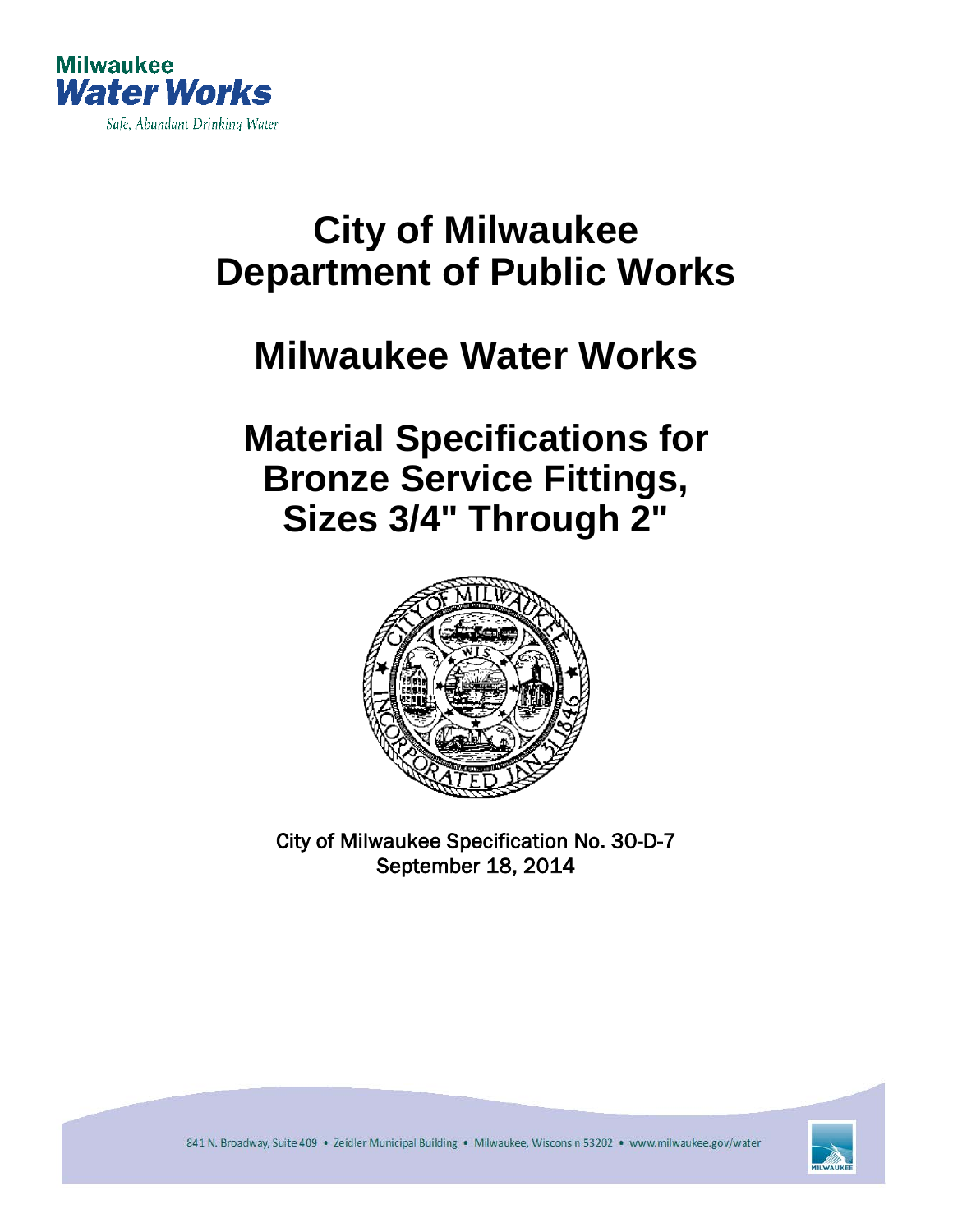**I.** GENERAL REQUIREMENTS: Vendors bidding through the Department of Administration - Business Operations Division, Procurement Services Section shall comply with the latest version of City of Milwaukee Specification No. 70b-D-7, except as modified herein. MATERIALS FURNISHED UNDER THIS SPECIFICATION SHALL BE MANUFACTURED IN THE UNITED STATES.

#### II. TECHNICAL REQUIREMENTS

- A. Description: Service fittings, described herein, shall consist of couplings and fittings used to connect copper water service piping and adapt to other types of service piping.
- B. These units shall be, but not limited to, unions, reducers, couplings, service insulators, bushings, plugs, adaptors and lead packs.
- C. Standards: Bronze service fittings shall be NSF 61 and NSF 372 certified, and designed in accordance with the latest revisions of AWWA C800 Standard for Underground Service Line Valves and Fittings, as modified herein.
- D. Material: Bronze service fitting materials shall conform to the following requirements:
	- 1. Material shall be "No Lead" meeting ASTM B584 UNS copper alloy C89833 or C89520 as specified in the latest revision of AWWA C800, Section 4.
	- 2. The seals and gaskets shall be made of high-grade rubber suitable for potable water.
	- 3. Compression fitting gripper rings and fasteners shall be 300 series, 18-8 stainless steel.
- E. Workmanship: Bronze service fittings shall be of high quality and all castings shall be free from defects of any kind. Completed fittings shall be free from metal chips.

#### F. Service Fitting Design:

- 1. Outlet ends and coupling nuts shall comply with AWWA C800 for flared connection with Type "K" copper unless otherwise specified on the construction plan, bid or purchase documents.
- 2. Service fittings shall be of straight-through/full port design.
- 3. Service fittings shall be capable of withstanding a hydrostatic test pressure of 300 psi.
- 4. Service fitting body shall be clearly and permanently marked by either casting or stamping to indicate a low lead casting.